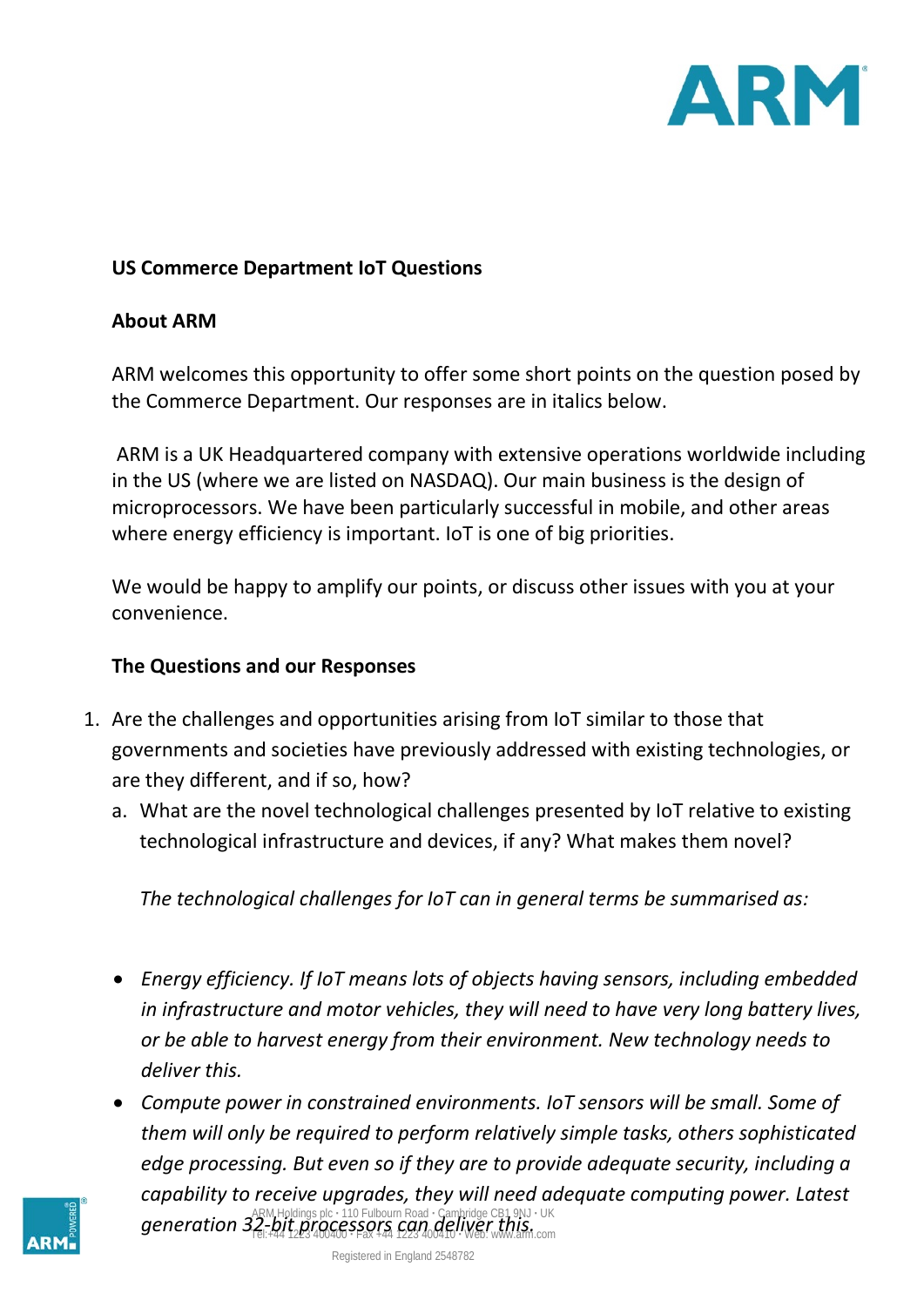- *Security. Arguably, this is the biggest challenge. More is said about security below.*
- *Communications. IoT will need adequate Local Area and Wide Area communications capabilities. Again, more is said about this below.*
- b. What are the novel policy challenges presented by IoT relative to existing technology policy issues, if any? Why are they novel? Can existing policies and policy approaches address these new challenges, and if not, why?
- *Data security and Data protection. Data security is about making sure hackers cannot access your data in transit or in storage. Data protection is about ensuring that those who are authorized to receive your data only process it in ways you are content with.*
- *The data challenge is important because most observers believe that the real benefit of IoT (including the business benefit) derives from using the data the sensors collect. This value is increased in particular by aggregating and combining data, so that data can be used to offer individuals more personalised services and to provide more substantial insights into human behaviour for a variety of public policy and market research objectives.*
- *In an IoT world citizens (and businesses) will find more of their data captured by IoT devices. Even data that at present would not be classified as personal data could be used in ways which would reveal sensitive information about individuals or businesses.*
- *At present the public are inclined to be wary of how business (and public bodies) might use their data. For IoT to succeed, people need to have confidence in it. Unless IoT is seen as empowering people it will not deliver the full range of its potential benefits.*
- *There is at present no single answer to this. Some argue that the key is to provide greater transparency about data usage since at present very few people read lengthy Terms and Conditions. This would need to be an industry led effort. Other aspects of this include making clearer to people the benefits from letting their data be used in various ways.*
- *There may also be policy challenges around security (see below).*

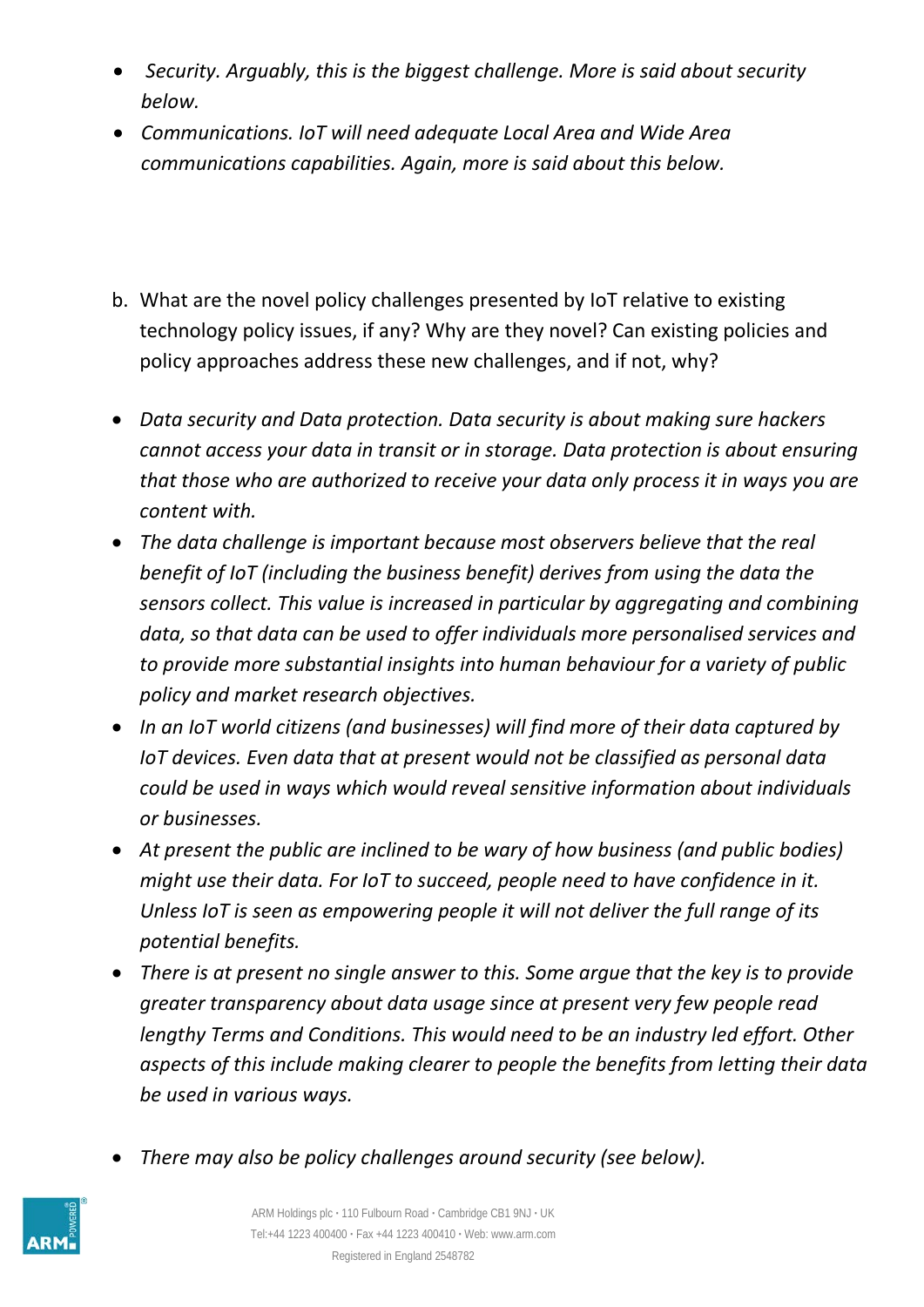- c. What are the most significant new opportunities and/or benefits created by IoT, be they technological, policy, or economic?
- *Broadly speaking IoT will enable us as a society to use resources more efficiently and to deliver services more effectively. It will do this by providing more data, more sophisticated analysis and the ability to respond to the data more quickly.*
- *Some key sectors likely to be transformed include:*
	- *(i) Health*
	- *(ii) Smart cities*
	- *(iii) Transport*
	- *(iv) Energy*
	- *(v) Manufacturing*
	- *(vi) Agriculture*
- *Realising the full benefits of this will require a mix of public and private sector activity*.
- *IoT will also offer the possibility of developing new business models. Businesses which have hitherto offered physical goods will be able to offer physical goods plus a range of services based on the data collected from those goods.*
- 2. The term ''Internet of Things'' and related concepts have been defined by multiple organizations, including parts of the U.S. Government such as NIST and the FTC, through policy briefs and reference architectures.8 What definition(s) should we use in examining the IoT landscape and why? What is at stake in the differences between definitions of IoT? What are the strengths and limitations, if any, associated with these definitions?
	- *The simplest starting point for a definition of IoT is the idea that many objects will become intelligent and managed, i.e. able to gather information about that object, its performance or its environment, which will be processed and analysed locally or remotely, and as a result of which judgments can be made about different courses of action.*
	- *There are some key points about this model:*
- the IoT market suggest a growing expectation that non-Cellular M2M will *(i) It does not even mention the Internet. It is of course likely that information will be sent online. But this is not necessarily the case. In some cases machine to machine communication will suffice. Some recent predictions of the size and structure of*

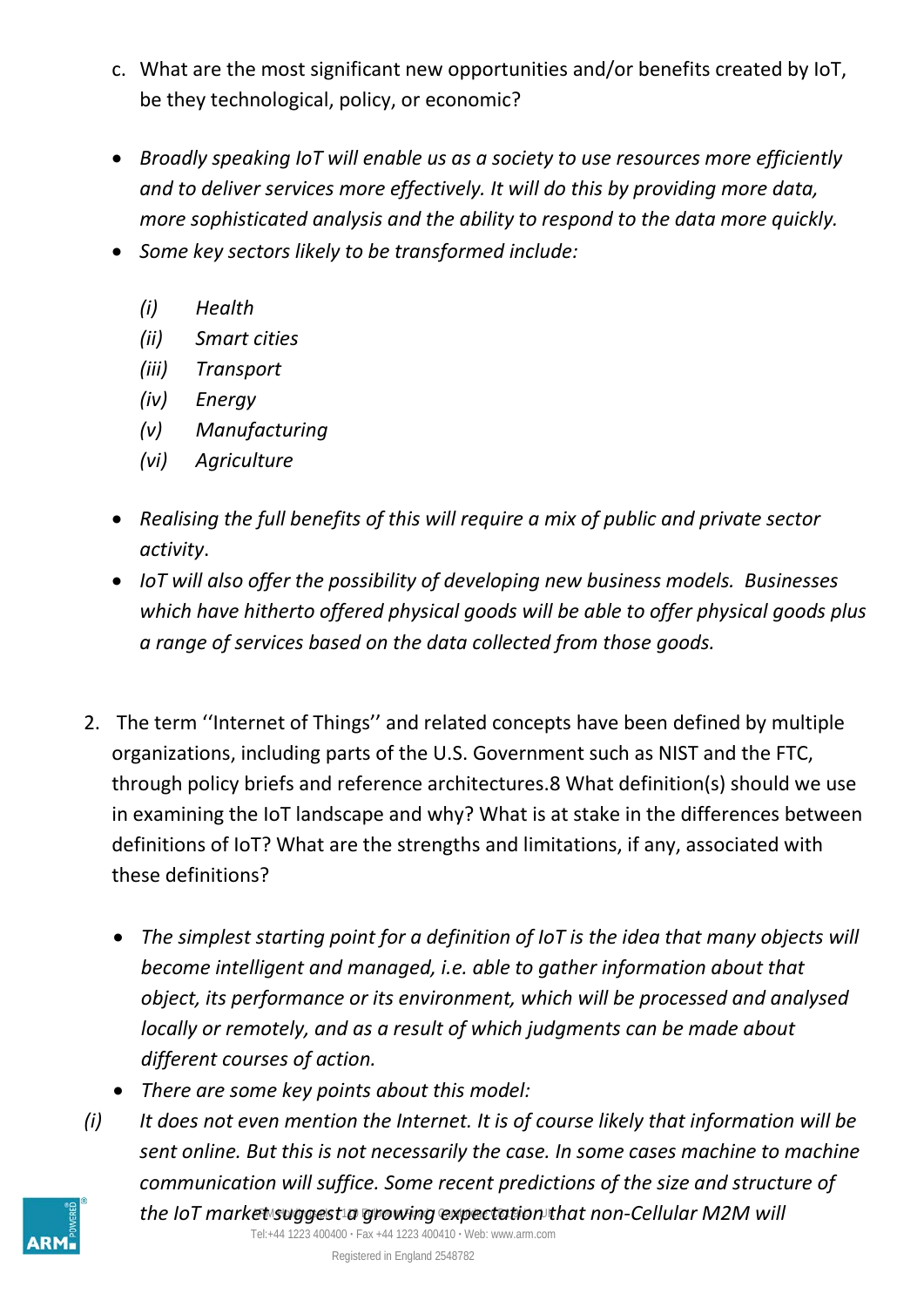*constitute a bigger category than previously thought, and bigger than mobile phone connections.*

- *(ii) It makes clear that so called 'big data' starts with collecting little data through the placement of IoT sensors.*
- *(iii) It is critical that devices are actively managed, security setup correctly, software updates performed, and status monitored.*
- *(iv) Open Internet standards, such as IPv6, will be critical for the growth and manageability of the IoT both for remote and machine to machine communications.*
- 3. With respect to current or planned laws, regulations, and/or policies that apply to IoT: a. Are there examples that, in your view, foster IoT development and deployment, while also providing an appropriate level of protection to workers, consumers, patients, and/or other users of IoT technologies? b. Are there examples that, in your view, unnecessarily inhibit IoT development and deployment?
	- Are there ways to divide or classify the IoT landscape to improve the precision with which public policy issues are discussed? If so, what are they, and what are the benefits or limitations of using such classifications? Examples of possible classifications of IoT could include: Consumer vs. industrial; public vs. private; device-to device vs. human interfacing.
	- *It may be easier to think first in terms of the generic IoT challenges, which may be more or less important depending on the different IoT applications.*
	- *For example, security will be a generic issue. But it may be that not all IoT applications need to have the same level of security protection. Clearly certain crucial areas - infrastructure, transport, health - will need high level protection.*
	- *The Federal Government needs to have thought about IoT security even if in the end it decides that it is not an appropriate area for direct or detailed Government regulation.*
	- *As seen by ARM, the following elements are crucial:*
	- *(i) The need for an end to end multi-layered security architecture.*
	- *(ii) Start with the principle that connected devices need security partitioning built into the hardware of the device. Trustzone ™ - for example, creates a specially secure area to help isolate sensitive assets/operations, thus protecting the integrity of the device's systems. It is now possible to provide this level of*

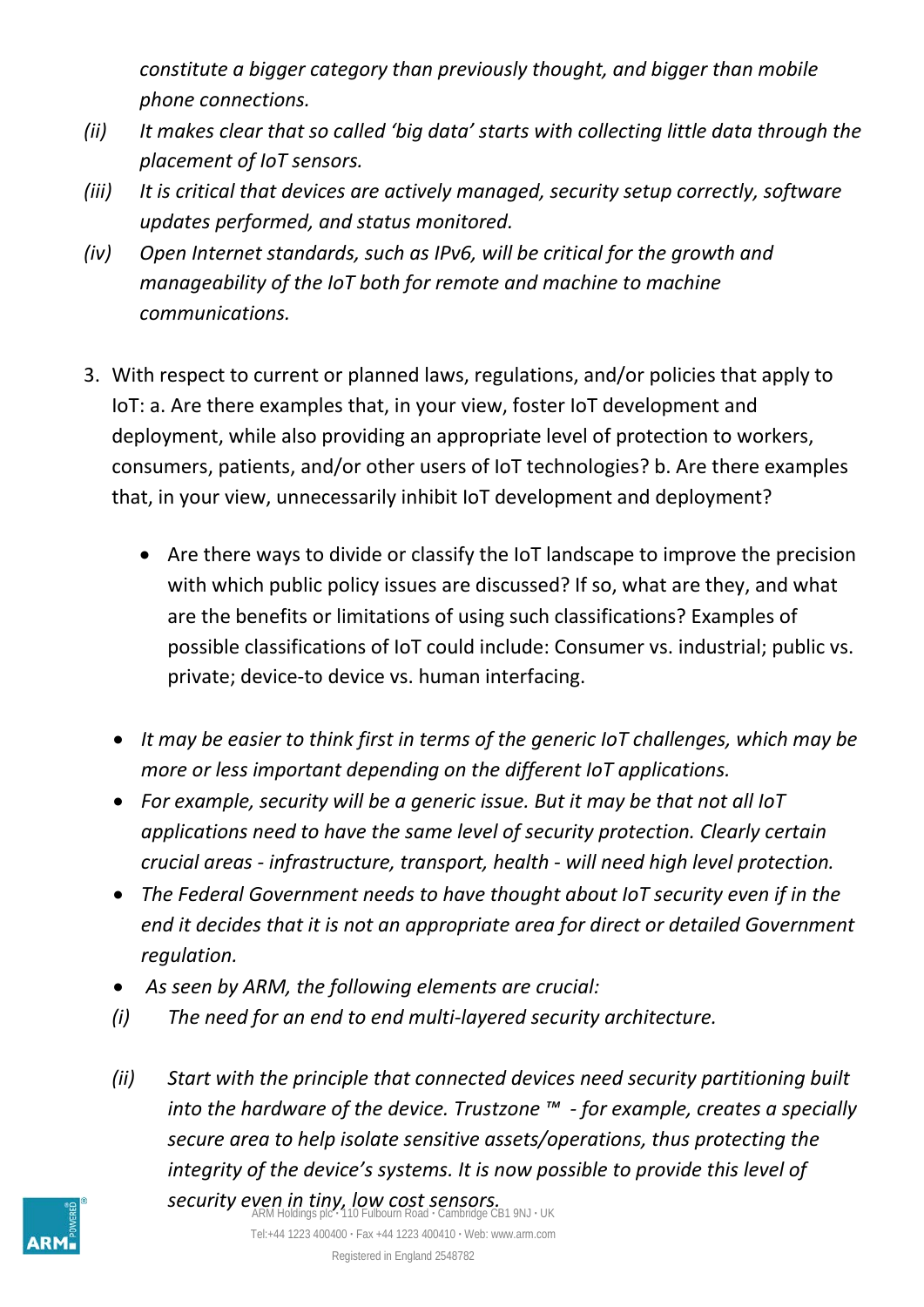- *(iii) But security should not become an excuse for promoting closed, proprietary systems. We need an open hardware root of trust which provides trust credentials for devices without locking in any particular service provider.*
- *(iv) Communications security: IoT must be built around security by design i.e. security has to be factored into the design of IoT devices from the start. This means encouraging device developers to use software platforms (like ARM's mbed OS) which tackles security for them. In this way secure communications becomes part of the embedded IoT device.*
- *(v) Upgrade security. We need to think about lifecycle security. We need secure firmware updates, secure provisioning, to be deliverable over the air.*
- *Another generic issue may be autonomy. Where machines are taking autonomous decisions new considerations may apply. For example, in Robotics we may need to think about an approach which is 'ethical by design' in the same way in which we are thinking of ' security by design' as the underlining principle of IoT design.*
- 4. Please provide information on any current (or concluded) initiatives or research of significance that have examined or made important strides in understanding the IoT policy landscape. Why do you find this work to be significant?

Technology: Technology is at the heart of IoT and its applications. IoT development is being driven by a very diverse set of stakeholders whose expertise in science, research, development, deployment, measurements and standards are enabling rapid advances in technologies for IoT. It is important to understand what technological hurdles still exist, or may arise, in the development and deployment of IoT, and if the government can play a role in mitigating these hurdles.

5. What technological issues may hinder the development of IoT, if any? a. Examples of possible technical issues could include: i. Interoperability ii. Insufficient/contradictory/proprietary standards/platforms iii. Spectrum availability and potential congestion/interference iv. Availability of network infrastructure v. **Other** 

b. What can the government do, if anything, to help mitigate these technical issues? Where may government/private sector partnership be beneficial?

• *IoT spectrum availability is important. IoT will need spectrum which provides low latency and good penetration. In some cases ensuring reliable Quality of Service* 

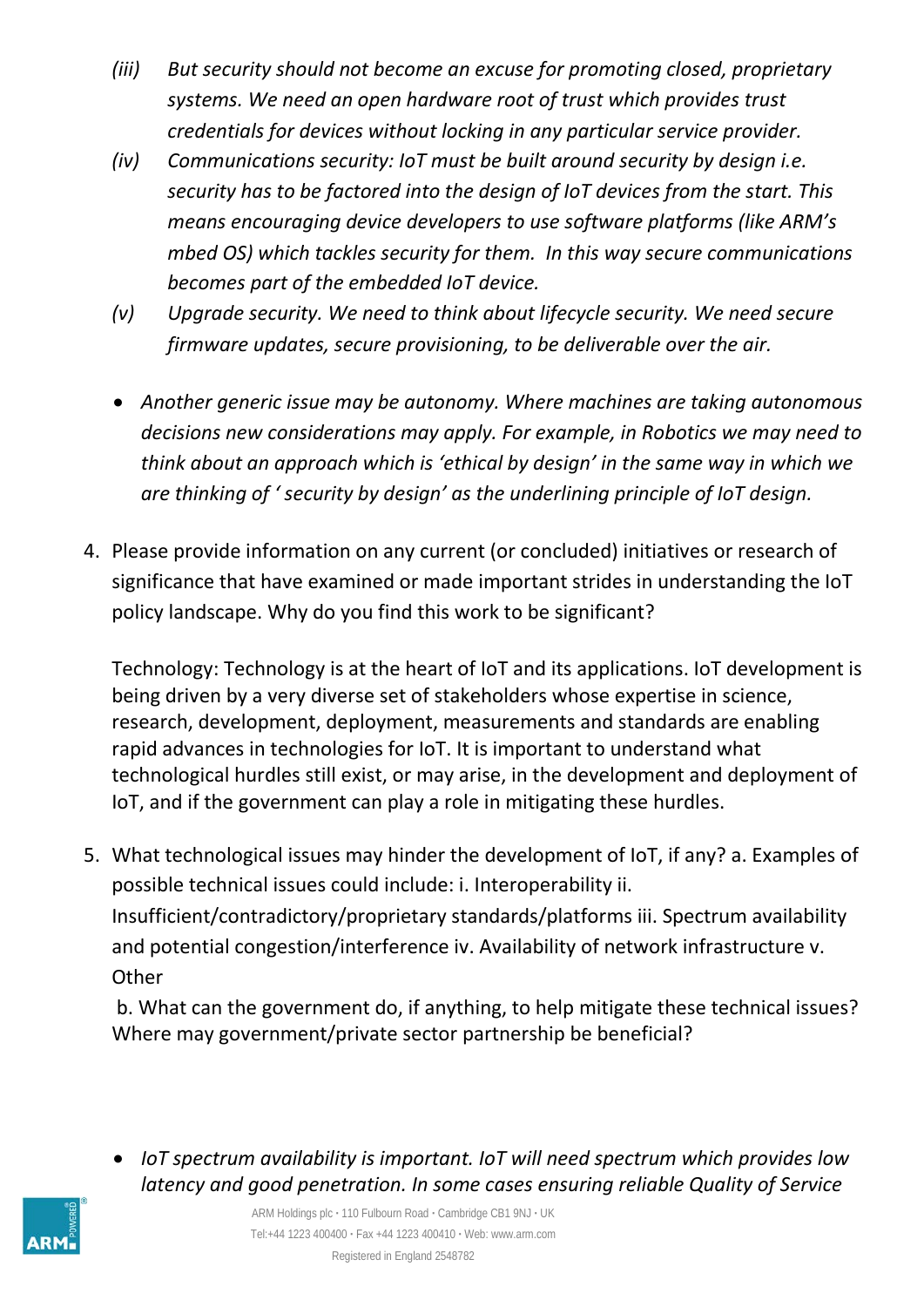*will be crucially important. Both license exempt and unlicensed models will have a role to play.* 

- *The ability to have dedicated licensed spectrum in the sub-Ghz bands will help operators build deployment and business cases around this and allow them to effectively ring fence the IoT portion of their business from the mobile portion. This approach allows operators to make use of the 'narrow' bands of licensed spectrum for IoT and avoid further loading of their already 'stressed' mobile networks.*
- *We are seeing the emergence of technologies such as NB-IoT that can be deployed in traditional mobile licensed spectrum.*
- *We are also seeing huge interest in license exempt band wide area networks for IoT. Technologies such as LoRA, Sigfox, Weightless and others are all competing to use the same blocks of sub-GHz ISM band spectrum. Much of this is in ISM bands which may not provide adequate WAN connectivity. The issues around capacity, interference and coverage will be hugely complex to manage in these bands which we expect may limit the business case for deployments in the future.*
- *The notion of 'managed license exempt' bands which are reserved only for specific IoT applications/protocols would allow a balance of maintaining the advantages of license exempt access whilst going someway to help manage the capacity and interference issues and thus help bring new services and investment.*
- *The use of licensed bands would allow operators to provide a service and design a business model around it. This may turn out to be the preferred option for high value IoT cases.*
- *Interoperability is also important.*
- *Three key aspects of interoperability are:*
- *(i) Internet Protocol (IP) communications capability is key to the success of interoperable IoT. IP needs to go to the end/edge device.*
- *(ii) Edge processing. Lots of processing of data is now possible close to where the data is collected, without the need to pass data through 'gateways' – where there is a risk of proprietary control. 32 bit architecture is already available to do processing even at the edge. So we need an ICT infrastructure which is flexible, enabling processing to be carried out wherever it is most appropriate: at the edge or in the cloud or in between! A model for this is already emerging in eg FOG. (A further advantage of which is that it may help contain the energy footprint of the ICT infrastructure.)*
- *(iii) Open Standards. The development of proprietary silos will damage the growth of IoT and its ability to deliver the full range of commercial and public benefits. The Federal Government should not aim to pick favourites. But it should encourage the widespread use of a variety eg IPv6, 5G, LoRA, Bluetooth, Weightless.*

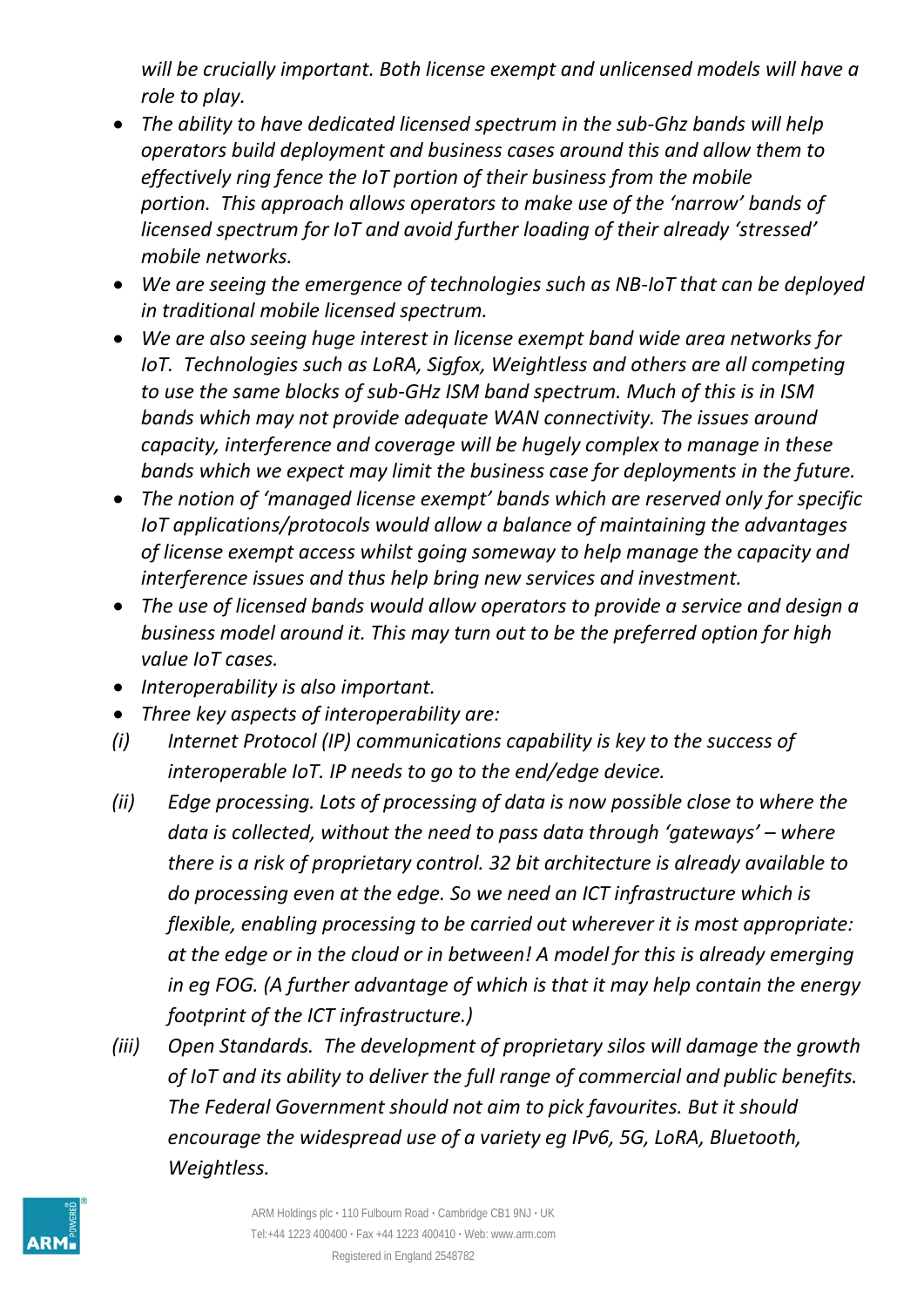- *(iv) Also, as suggested above, there will be a big role for standards based LANs and WANs, which can support Internet Protocol.*
- *The need for the Federal Government to take action on the details of these issues is not clear. It might be best for the Government not to get too specific, while aiming to identify a clear direction of travel.*
- 6. NIST and NTIA are actively working to develop and understand many of the technical underpinnings for IoT technologies and their applications. What factors should the Department of Commerce and, more generally, the federal government consider when prioritizing their technical activities with regard to IoT and its applications, and why?
	- *Connectivity models for IoT may need to be considered further. The mobile industry has been focussed on delivering mobile broadband through LTE, but this may not serve the interests of IoT devices where factors such as low power, long range and low latency will be important.*
	- *Some 'IoT' devices have emerged using 2G. These are effective. But reliance on 2G is coming to an end as carriers look to move away from 2G spectrum and move across to 4G broadband.*
	- *There are broadly two models for how IoT conectivity can be provided:*
- *(i) Devices connect to a short range radio ( such as Zigbee), which in turn connects to a gateway for long range communications, often via a wired network provided by someone other than the IoT device provider;*
- *(ii) Devices connect directly to a base station using Low Power WAN ( LPWAN). The base station typically serves a large number of devices, thus reducing costs.*
	- *Standards bodies have been relatively slow to focus on LWPAN, but we are now seeing the emergence for example of 802.11ah, from the Wi-Fi Alliance, ETSI LTN, and Weightless-N, Weightless-P,NB-IoT. The latter may turn out to have potential: it aims to make possible low cost modules and it may fit well with industry moves*

*to refarm GSM services to LTE.*

- 
- ARM Holdings plc **·** 110 Fulbourn Road **·** Cambridge CB1 9NJ **·** UK *low power, open and accessible standards driven technology and interoperability* • *The success of LPWAN will depend on eg: availability of end nodes, low cost and*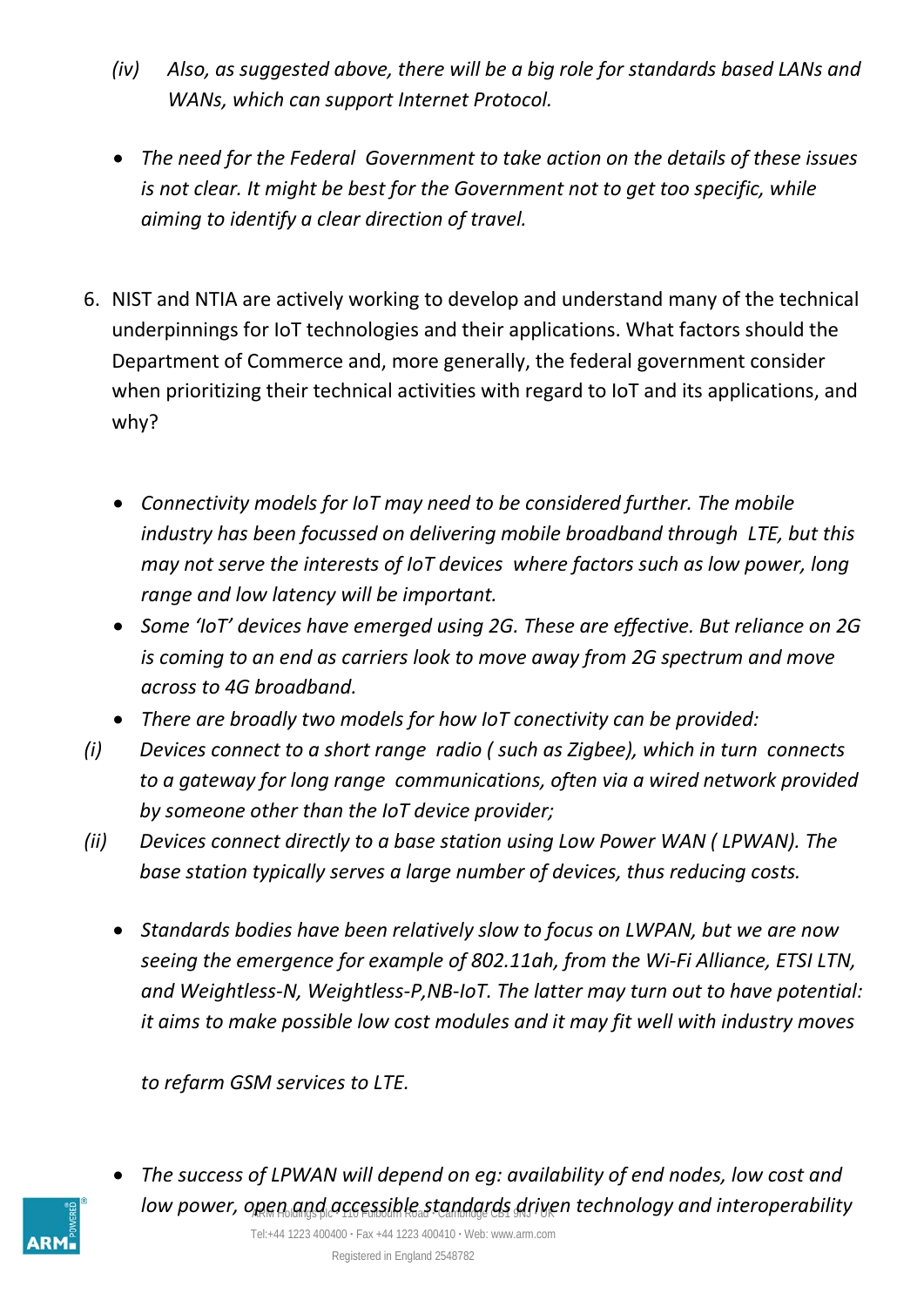*between vendors. The early phase of LPWAN has been dominated by unlicensed use of the so called ISM band ( around 900 MHz). It is unlikely that the market will move to a one size fits all: this will probably be different from what we have seen in cellular with the dominance of LTE.* 

Infrastructure: Infrastructure investment, innovation, and resiliency (such as across the information technology, communications, and energy sectors) will provide a foundation for the rapid growth of IoT services.

- 7. How will IoT place demands on existing infrastructure architectures, business models, or stability?
- 8. Are there ways to prepare for or minimize IoT disruptions in these infrastructures? How are these infrastructures planning and evolving to meet the demands of IoT?
- 9. What role might the government play in bolstering and protecting the availability and resiliency of these infrastructures to support IoT?

Economy: IoT has already begun to alter the U.S. economy by enabling the development of innovative consumer products and entirely new economic sectors, enhancing a variety of existing products and services, and facilitating new manufacturing and delivery systems.

In light of this, how should we think of and assess IoT and its effects?

The questions below are an effort to understand both the potential economic implications of IoT for the U.S. economy, as well as how to quantify and analyze the economic impact of IoT in the future. The Department is interested in both the likely implications of IoT on the U.S. economy and society, as well as the tools that could be used to quantify that impact.

- 10. Should the government quantify and measure the IoT sector? If so, how? a. As devices manufactured or sold (in value or volume)? b. As industrial/manufacturing components? c. As part of the digital economy? i. In providing services ii. In the commerce of digital goods d. In enabling more advanced manufacturing and supply chains? e. What other metrics would be useful, if any? What new data collection tools might be necessary, if any? f. How might IoT fit within the existing industry classification systems? What new sector codes are necessary, if any?
	- *Measuring IoT in a meaningful way is not straightforward. The big advantage of the Federal Government measuring it would be to show the pace of take up of IoT,*



ARM Holdings plc **·** 110 Fulbourn Road **·** Cambridge CB1 9NJ **·** UK Tel:+44 1223 400400 **·** Fax +44 1223 400410 **·** Web: www.arm.com Registered in England 2548782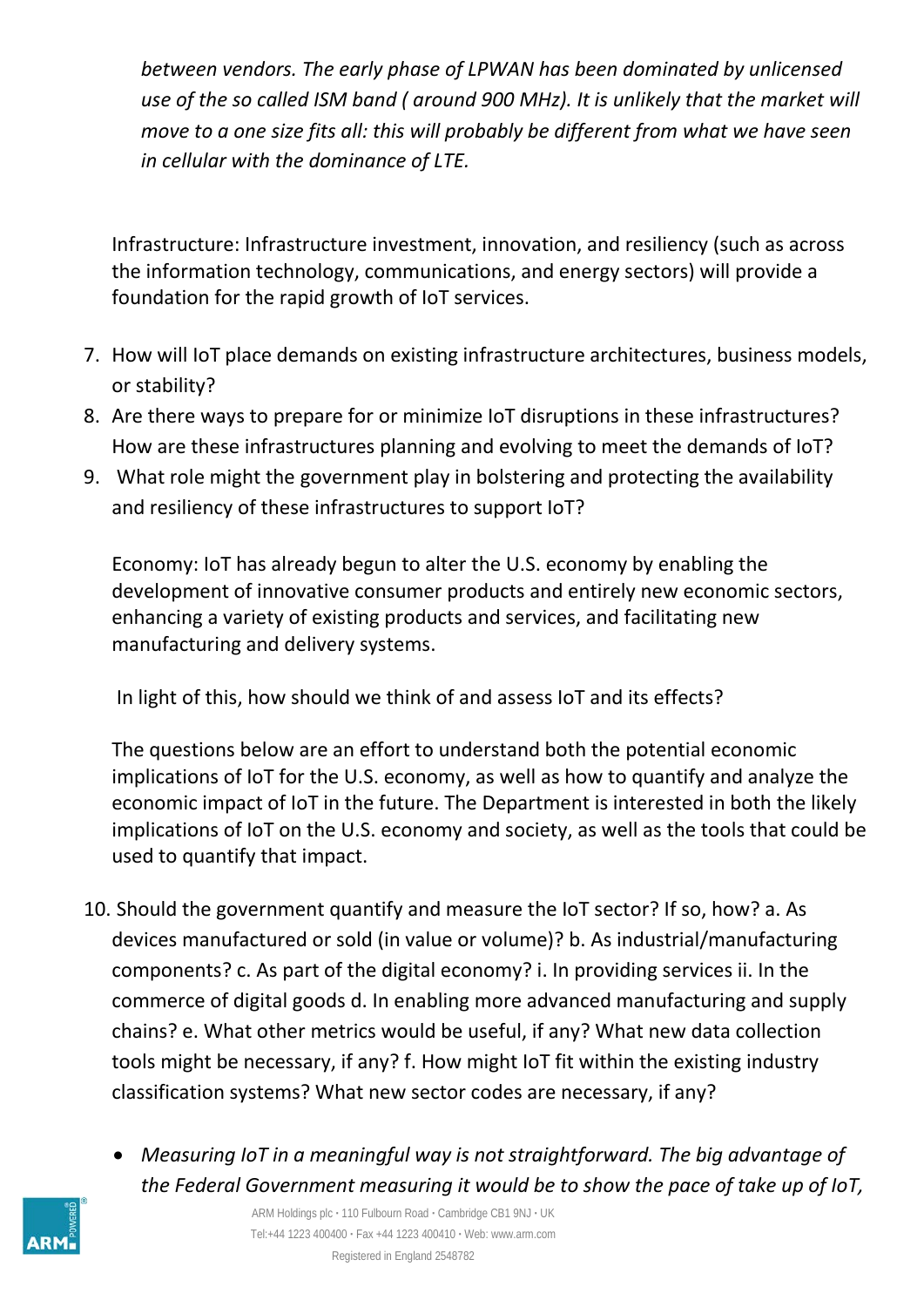*thus encouraging businesses and others to consider how IoT can help them maintain and improve services, competitiveness and productivity.*

- *One measurement would be of the number of microcontrollers circulating in the market. This is not fool proof: but it would be a measure of how much intelligence and connectivity is being embedded in products and infrastructure.*
- *Measuring industry's investment in IoT could be particularly helpful as a demonstration of how industry is adopting technologies to help improve their business performance. Some of the industrial applications of IoT for example include the ability to provide early diagnosis of failure in capital goods, and other key infrastructure components, and thus allow preventive maintenance which minimises the down time and disruption caused by such failures.*
- 11. Should the government measure the economic impact of IoT? If so, how? a. Are there novel analytical tools that should be applied? b. Does IoT create unique challenges for impact measurement?
- 12. What impact will the proliferation of IoT have on industrial practices, for example, advanced manufacturing, supply chains, or agriculture? a. What will be the benefits, if any? b. What will be the challenges, if any? c. What role or actions should the Department of Commerce and, more generally, the federal government take in response to these challenges, if any?
- 13.What impact (positive or negative) might the growth of IoT have on the U.S. workforce? What are the potential benefits of IoT for employees and/or employers? What role or actions should the government take in response to workforce challenges raised by IoT, if any?
	- *IoT will have an impact on manufacturing. The so called 'smart manufacturing' or Industry 4.0 offers a vision of factories of the future. These will display maximum use of automation, including robotics, the ability to use sensors for better analysis of performance of equipment, including the ability to self diagnose future failures and even, self repair. 3-D printing will offer the prospect of greater versatility, so that factories can respond to changes in demand quickly, and to the trend towards personalisation of products and services. Some operations could be controlled*

*remotely, from a distant HQ.*



greater automation will result in a need for fewer workers, thus reducing the • *The consequences of this are hard to predict with confidence. Some argue that*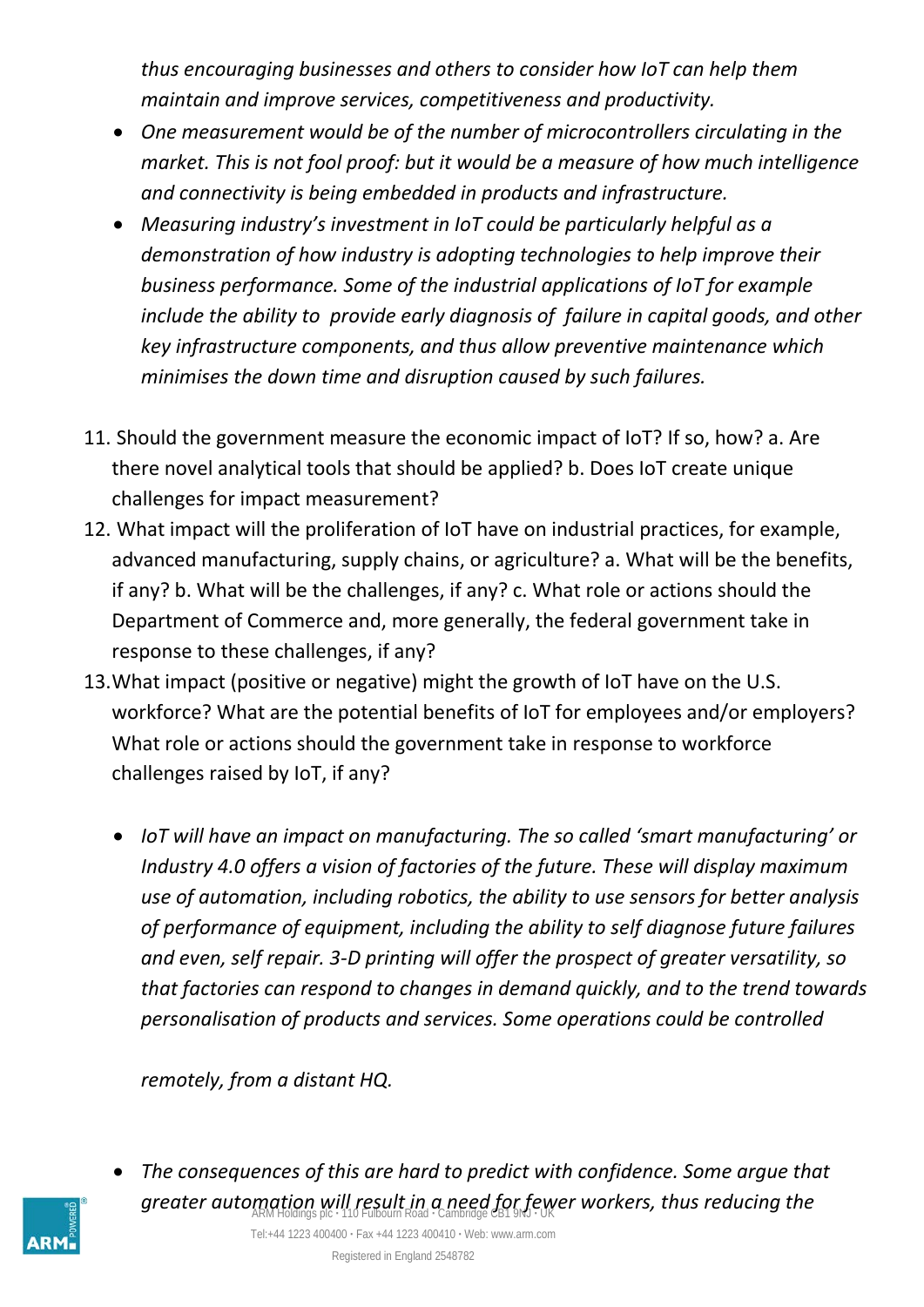*element of labour in the cost of running a factory. This might mean that we see a trend to repatriate manufacturing from low labour cost markets back to the US , thus creating more factories, which if they don't all need production line workers will need a range of ancillary staff, logistics and delivery staff, suppliers etc*

- *Others have argued that the introduction of robots has not in fact resulted in major job losses, since the robots at present work alongside human workers.*
- *One likely consequence is that the workers of the future will need to be comfortable operating in a high tech environment. Equipping them with the necessary skills – whether at school, or afterwards, is going to be a key challenge.*

Policy Issues: A growing dependence on embedded devices in all aspects of life raises questions about the confidentiality of personal data, the integrity of operations, and the availability and resiliency of critical services.

- 14.What are the main policy issues that affect or are affected by IoT? How should the government address or respond to these issues?
	- *Privacy (see below), security (see below), liability (see below) and skills.*
- 15.How should the government address or respond to cybersecurity concerns about IoT? a. What are the cybersecurity concerns raised specifically by IoT? How are they different from other cybersecurity concerns? b. How do these concerns change based on the categorization of IoT applications (e.g., based on categories for Question 4, or consumer vs. industrial)? c. What role or actions should the Department of Commerce and, more generally, the federal government take regarding policies, rules, and/or standards with regards to IoT cybersecurity, if any?
	- *If we were to highlight a defining characteristic of IoT security it might focus on:*
	- *The need to provide sufficient computing capability for small, embedded devices to be able eg to provide for encryption and receive upgrades over the air in a constrained setting, where energy efficiency is key and where small size matters.*
	- *This can be achieved through eg*
- *(i) providing a hardware root of trust in the microprocessor itself, to create a secure operating environment for sensitive operations.*
- *(ii) Providing even in small scale devices sufficient computing power to be able to generate encryption and to receive over the air upgrades.*

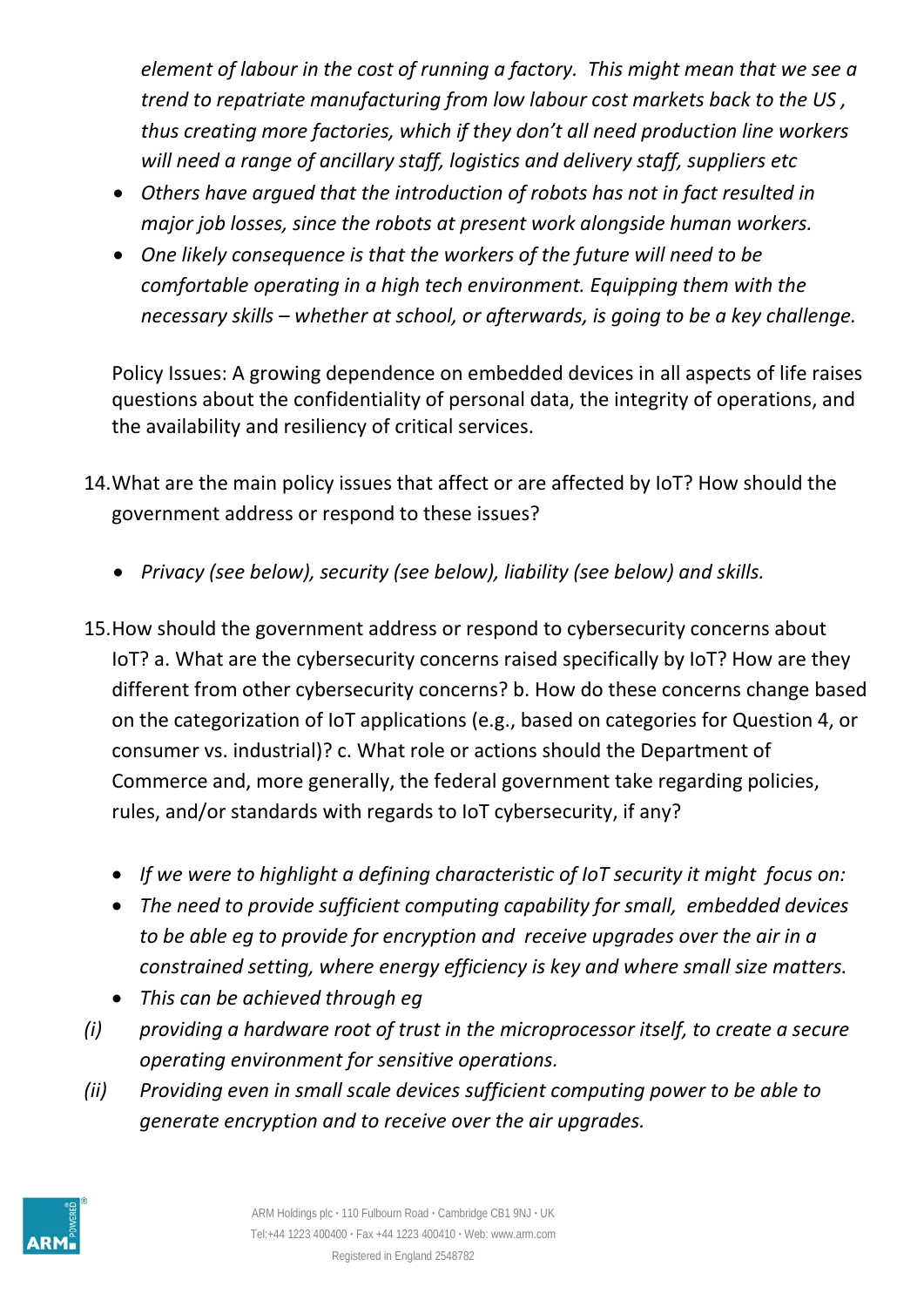- *Secure Identity authentication may be even more important in an IoT world. Latest developments in single (or dual) factor authentication using asymmetric cryptography (see the work of the FIDO Alliance) are important.*
- 16. How should the government address or respond to privacy concerns about IoT? a. What are the privacy concerns raised specifically by IoT? How are they different from other privacy concerns? b. Do these concerns change based on the categorization of IoT applications (e.g., based on categories for Question 4, or consumer vs. industrial)? c. What role or actions should the Department of Commerce and, more generally, the federal government take regarding policies, rules, and/or standards with regards to privacy and the IoT?
	- *Since IoT will involve many more sensors collecting and sending much more data there is a risk that the perception will be that it constitutes a greater threat to privacy. This needs to be addressed, but probably by industry rather than the Federal Government. The tools required to address it are well known:*
- *(i) companies need to commit to using state of the art security technology to protect data in transit and in storage, including from insider attacks by disgruntled employees or former employees.*
- *(ii) Companies who handle data need to find ways to reassure customers about how they will use that data. Key to this is the need for transparency, probably expressed in simpler terms than current Ts&Cs.*
- *(iii) Serious sanctions may need to be introduced to discourage any attempt at reidentifying anonymised data, particularly where customers have been told that their data will only be used in anonymised form.*
	- 17. Are there other consumer protection issues that are raised specifically by IoT? If so, what are they and how should the government respond to the concerns?
		- *It is not yet clear whether IoT will raise new issues around liability for product safety etc.*
		- *Although IoT products will be complex, involving hardware, software and service providers, they may not necessarily pose conceptually new liability issues. Existing liability law has developed a practised framework for allocating liability . But in Europe, the Commission is asking whether existing approaches to liability will provide for a sufficiently rapid redress in IoT cases.*

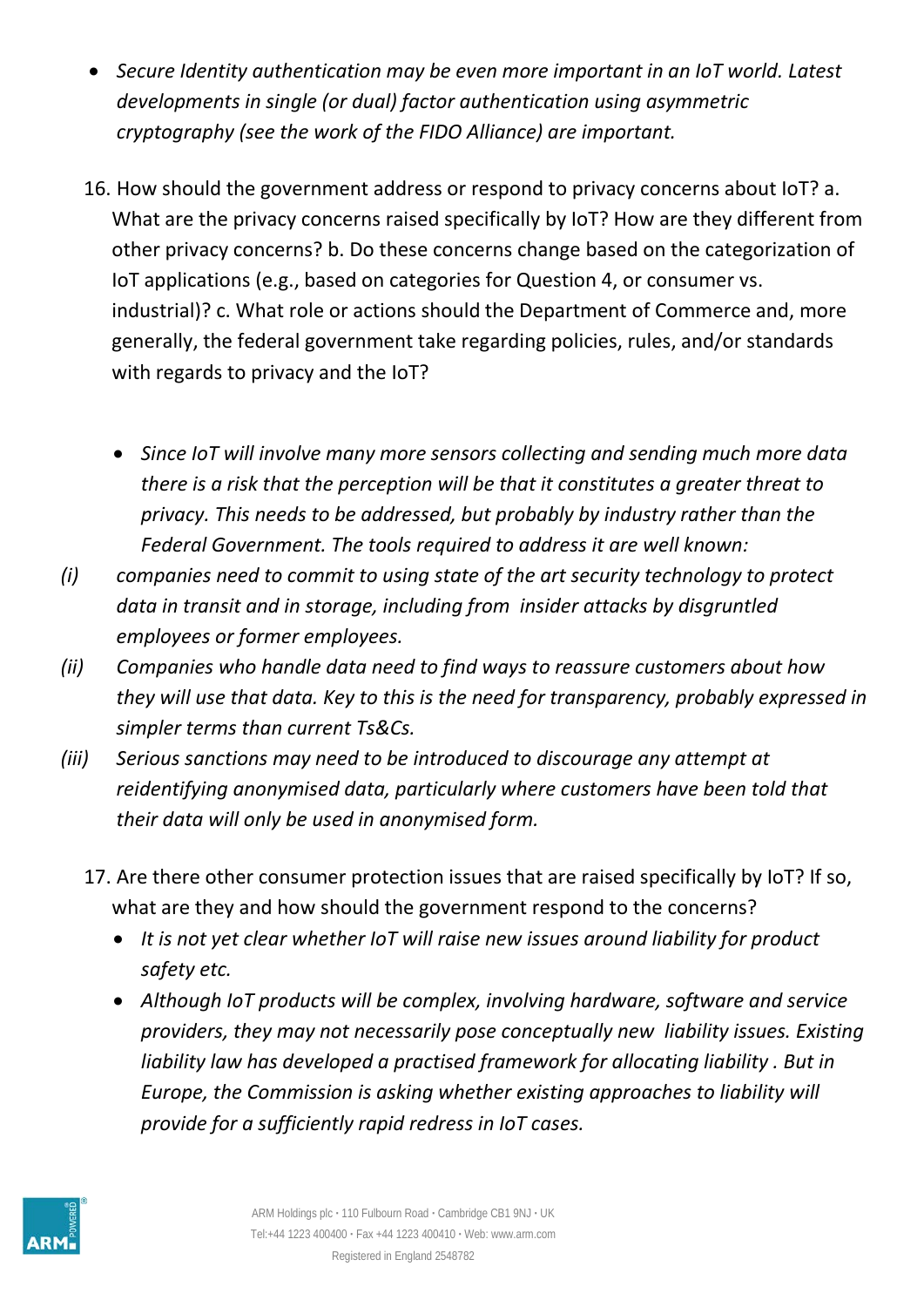18. In what ways could IoT affect and be affected by questions of economic equity? a. In what ways could IoT potentially help disadvantaged communities or groups? Rural communities? b. In what ways might IoT create obstacles for these communities or groups? c. What effects, if any, will Internet access have on IoT, and what effects, if any, will IoT have on Internet access? d. What role, if any, should the government play in ensuring that the positive impacts of IoT reach all Americans and keep the negatives from disproportionately impacting disadvantaged communities or groups?

International Engagement: As mentioned earlier, efforts have begun in foreign jurisdictions, standards organizations, and intergovernmental bodies to explore the potential of, and develop standards, specifications, and best practices for IoT. The Department is seeking input on how to best monitor and/or engage in various international fora as part of the government's ongoing efforts to encourage innovation and growth of the digital economy.

- 19. What factors should the Department consider in its international engagement in: a. Standards and specification organizations? b. Bilateral and multilateral engagement? c. Industry alliances? d. Other?
	- *As indicated above there are many standards bodies looking at different aspects of IoT. The challenge is to encourage the emergence of effective standards which do not compromise interoperability.*
- 20. What issues, if any, regarding IoT should the Department focus on through international engagement?
- 21.Are there Internet governance issues now or in the foreseeable future

specific to IoT?

- 22.Are there policies that the government should seek to promote with international partners that would be helpful in the IoT context?
	- *The manufacture of IoT sensors is likely to be a global business. Support for open trading arrangements across regions will help.*

 24. What factors can impede the growth of the IoT outside the U. S. (e.g., data or service localization requirements or other barriers to trade), or otherwise constrain the ability of U.S. companies to provide those services on a global basis? How can the government help to alleviate these factors?